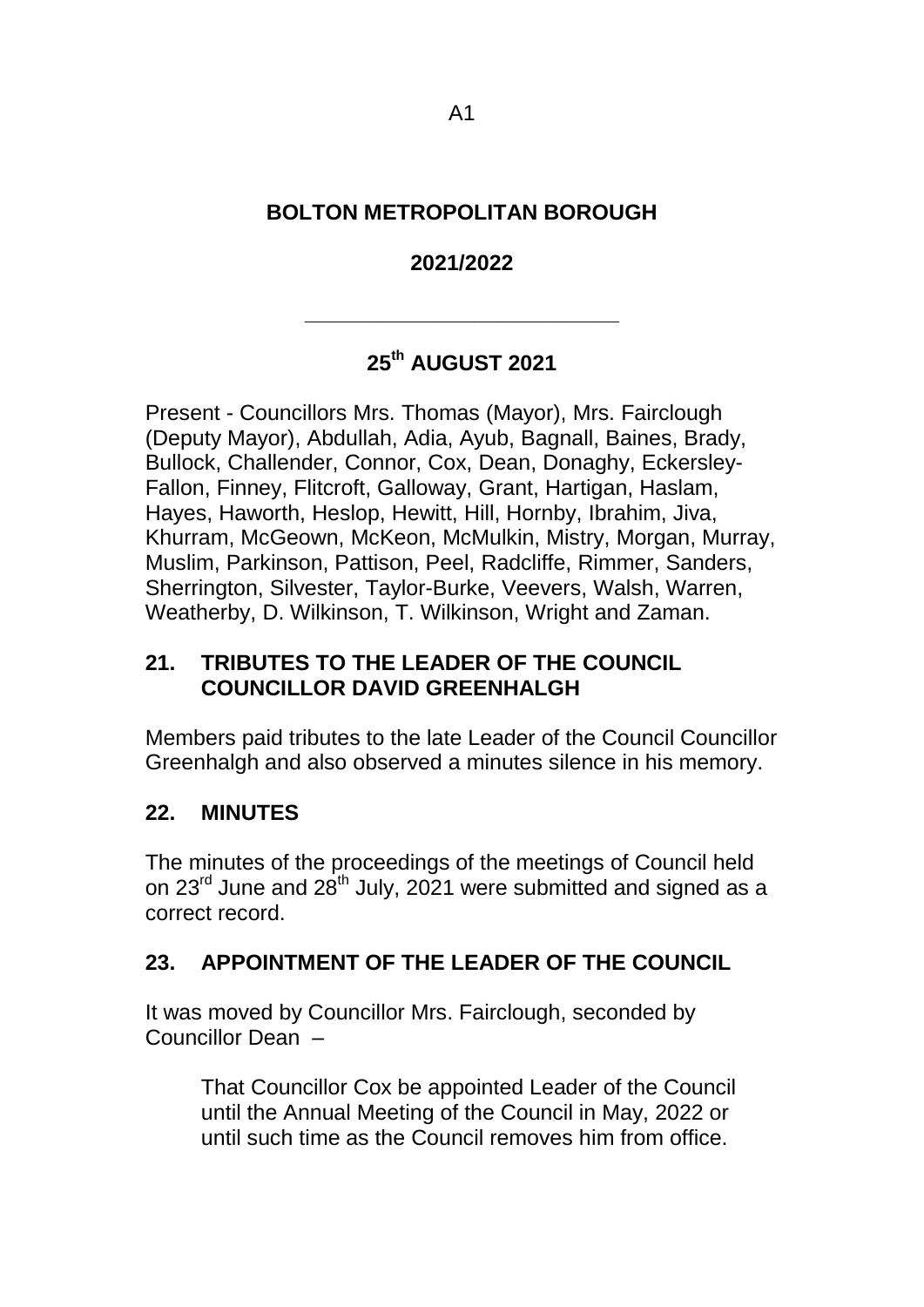The Motion was then put to the vote when the voting was as follows:-

For the Motion, 30 viz:

Councillors Baines, Brady, Bullock, Connor, Cox, Dean, Eckersley-Fallon, Mrs. Fairclough, Finney, Flitcroft, Galloway, Grant, Hartigan, Haslam, Hewitt, Hill, Hornby, Morgan, Muslim, Parkinson, Pattison, Radcliffe, Rimmer, Sanders, Taylor-Burke, Walsh, Warren, Weatherby, T. Wilkinson and Wright.

#### Against the Motion, 18 viz:

Councillors Abdullah, Adia, Ayub, Challender, Donaghy, Haworth, Heslop, Ibrahim, Jiva, Khurram, McKeon, McMulkin, Mistry, Murray, Peel, Sherrington, Silvester and Zaman.

#### Abstained, 5

Councillors Bagnall, Hayes, McGeown, Veevers and D. Wilkinson.

Whereupon, the motion was declared carried.

## **24. CHANGES IN COMMITTEE MEMBERSHIP AND APPOINTMENTS TO OTHER BODIES**

It was moved by Councillor Dean and seconded by Councillor Khurram -

That the following appointment and change in membership be approved:-

That Councillor Veevers be appointed to the Bolton Active Travel Forum in place of Councillor D. Wilkinson

## **25. QUESTIONS/COMMENTS UNDER STANDING ORDER 9(a)**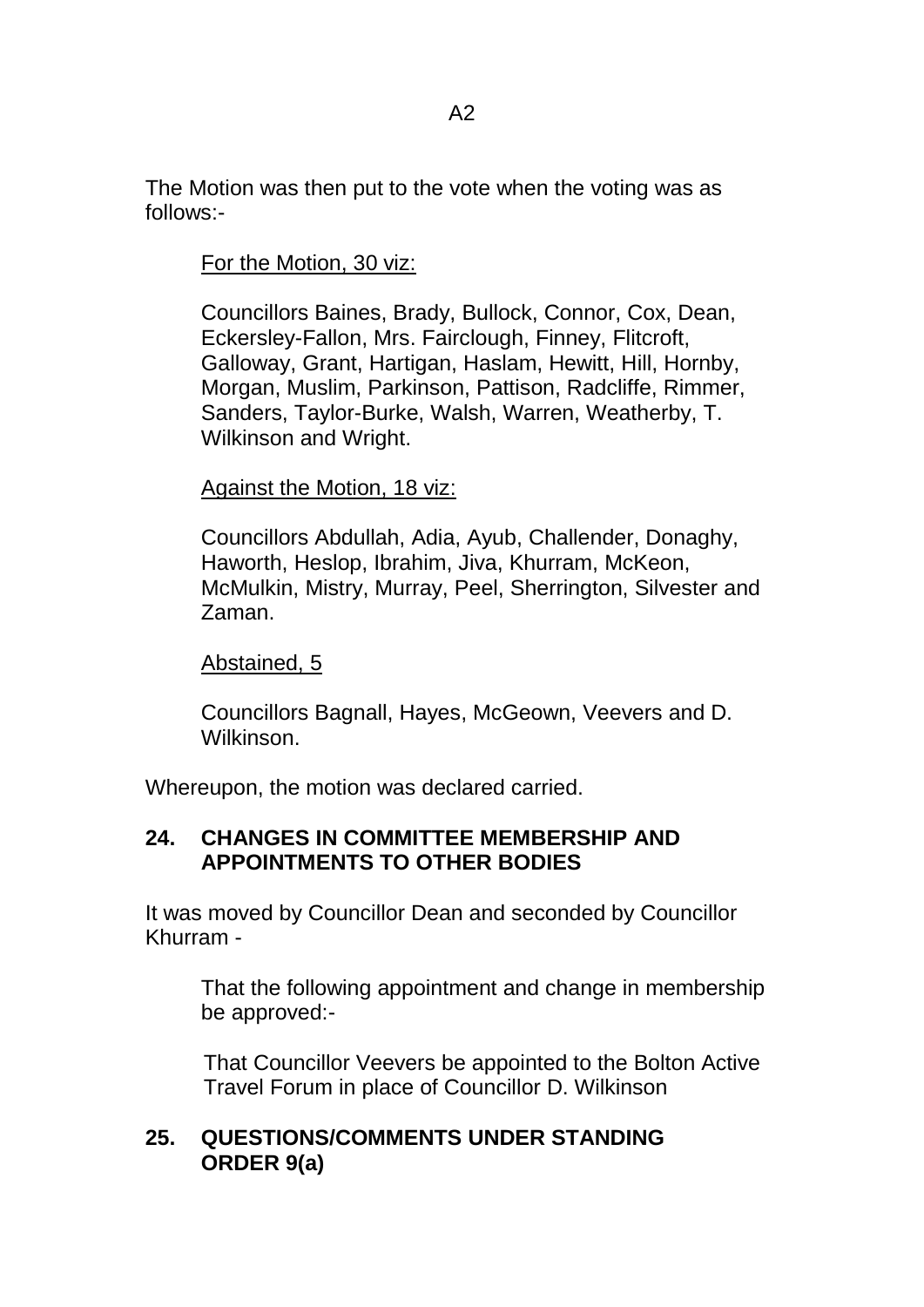The following questions were asked under Standing Order 9(a) –

(i) by Councillor Haworth relating to Life Enhancing Changing Places Toilets

> The Executive Cabinet Member for Stronger Communities (as deputy for the Executive Cabinet Member for Environmental Services Delivery) replied to this question.

(ii) by Councillor Peel relating to home working

The Leader of the Council replied to this question.

(iii) by Councillor Hayes relating to the Planning **Service** 

> The Executive Cabinet Member for Strategic Housing and Planning replied to this question.

(iv) by Councillor Abdullah relating to the planning application process

> The Executive Cabinet Member for Strategic Housing and Planning replied to this question.

(v) by Councillor Hornby relating to refugees and asylum seekers

The Leader of the Council replied to this question.

(vi) by Councillor Hornby relating to the repairs and restoration of the Town Hall

The Leader of the Council replied to this question.

(vii) by Councillor McMulkin relating to flytipping and contaminated recycling bins

The Executive Cabinet Member for Stronger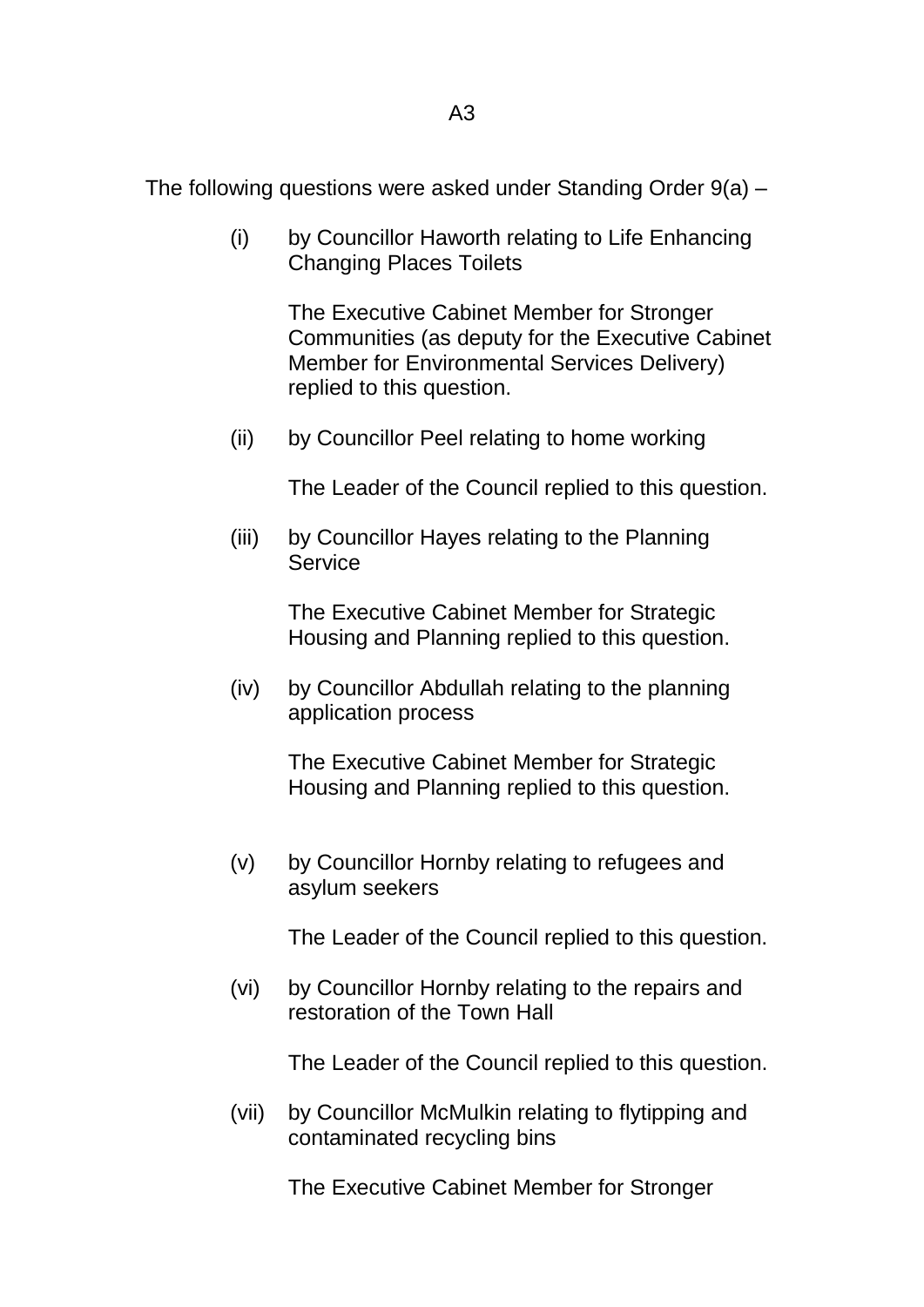(viii) by Councillor McMulkin, on behalf of Councillor Ismail, relating to CCTV cameras

> The Executive Cabinet Member for Stronger Communities replied to this question.

(ix) by Councillor D. Wilkinson relating to naming of new streets

The Leader of the Council replied to this question.

(x) by Councillor D. Wilkinson relating to the report of the failings of Greater Manchester Police

> The Executive Cabinet Member for Stronger Communities replied to this question.

(xi) by Councillor Jiva relating to refuse collection times

> The Executive Cabinet Member for Stronger Communities (as deputy for the Executive Cabinet Member) for Environmental Services Delivery replied to this question.

(xii) by Councillor Mistry relating to a cycle track

The Executive Cabinet Member for Highways and Transport replied to this question.

## **26. QUESTIONS/COMMENTS UNDER STANDING ORDER 9(c)**

The following questions were asked under Standing Order 9(c) –

(i) by Councillor Haworth relating to the Cycle Hub Membership Scheme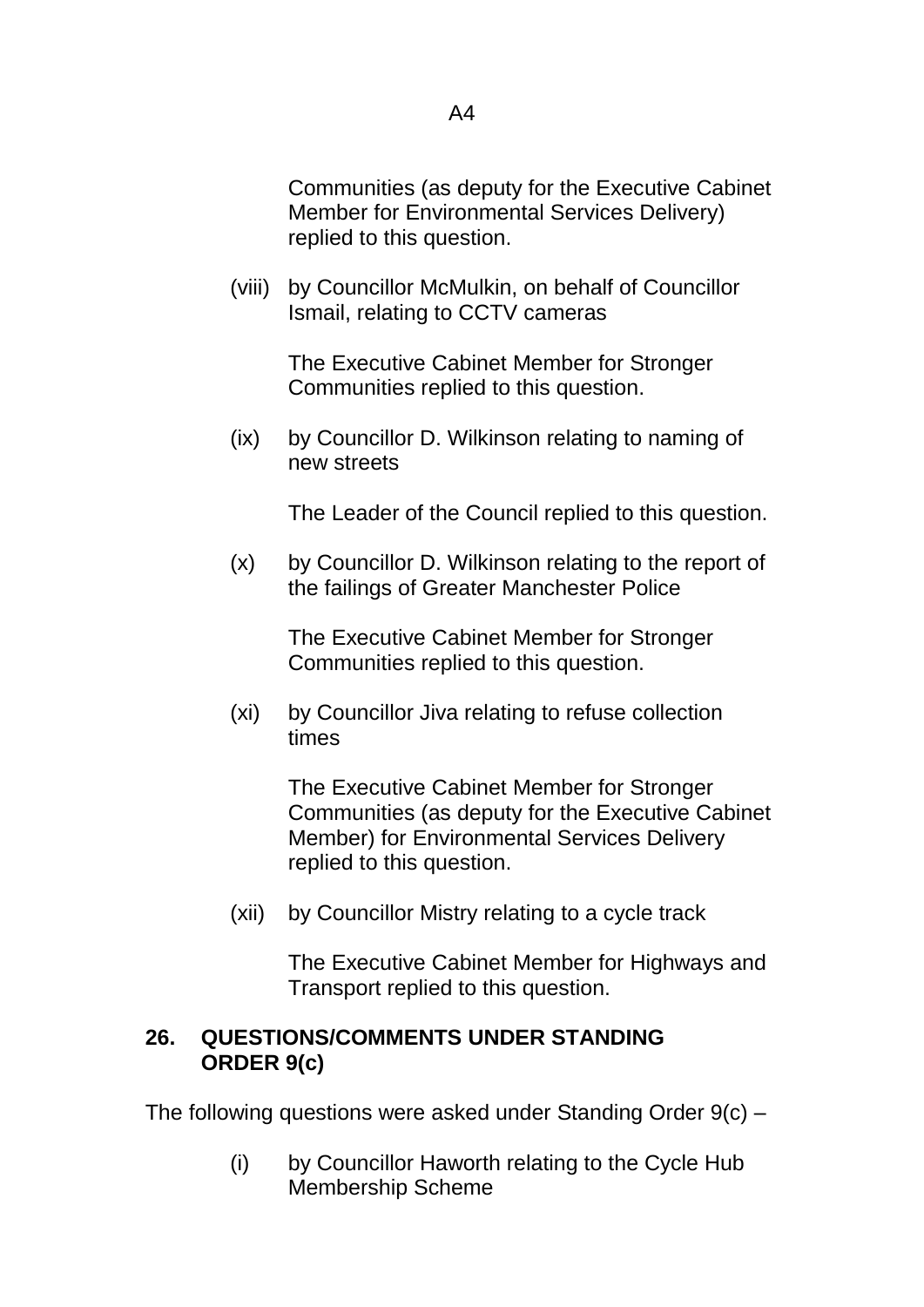The Spokesperson for Greater Manchester Transport replied to this question

(ii) by Councillor Veevers relating to the Citizen's **Charter** 

> The Spokesperson for Greater Manchester Police replied to this question

(iii) by Councillor Jiva relating to policing across the Borough

The Spokesperson for Greater Manchester Police replied to this question

# **27. PLANNING COMMITTEE**

It was moved by Councillor Walsh, seconded by Councillor Brady and agreed -

That the minutes of the proceedings of the meeting of the Planning Committee held on 24<sup>th</sup> June and 22<sup>nd</sup> July 2021 be approved.

## **28. LICENSING AND ENVIRONMENTAL REGULATION COMMITTEE**

It was moved by Councillor Dean, seconded by Councillor Mrs. Fairclough and agreed -

That the minutes of the proceedings of the meeting of the Licensing and Environmental Regulation Committee held on 15<sup>th</sup> June and 14<sup>th</sup> July 2021 be approved.

## **29. SCRUTINY COMMITTEES**

It was moved by Councillor Pattison, seconded by Councillor Silvester and agreed -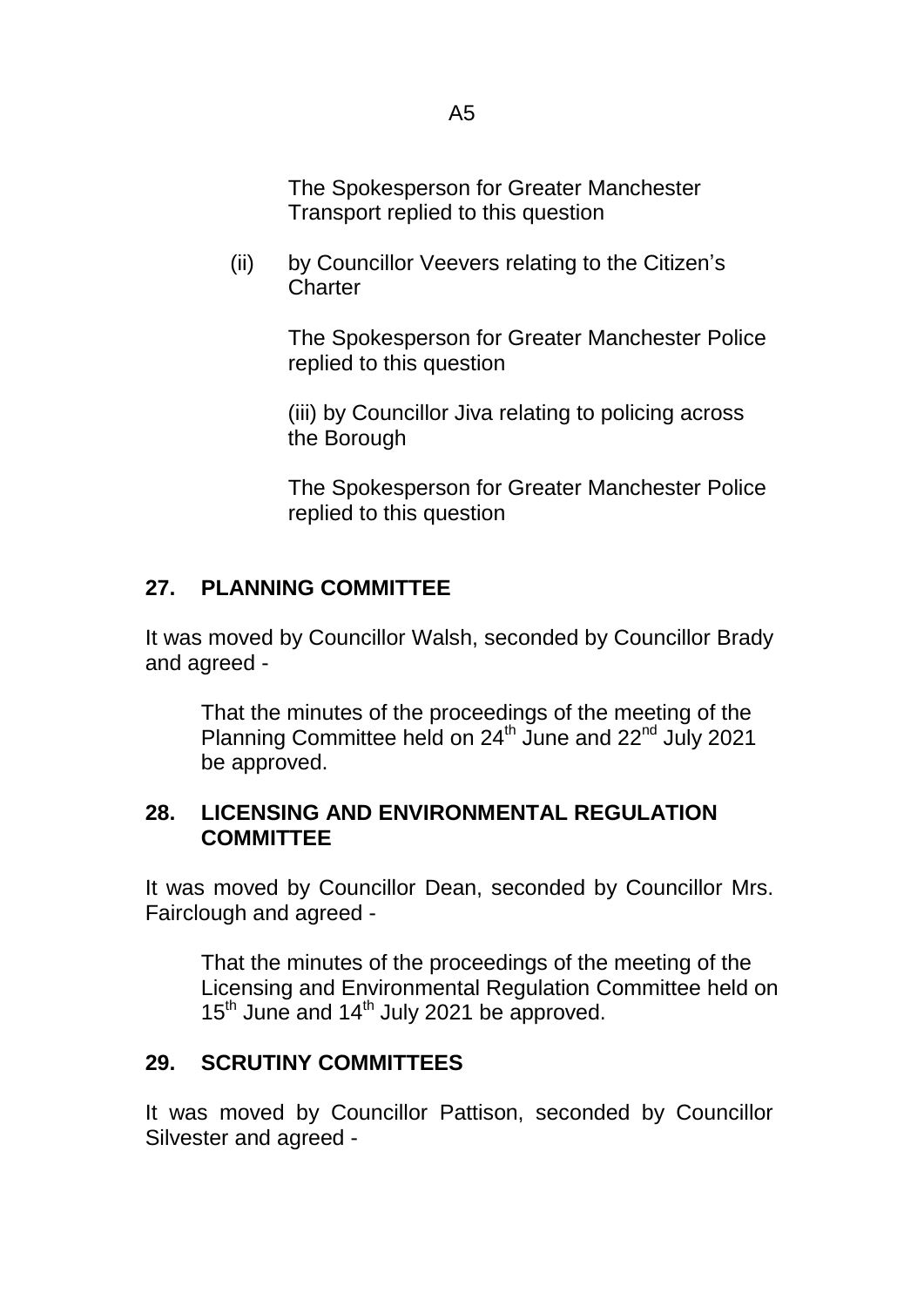That the minutes of the meetings of the following Committees be approved:-

Health Overview and Adult Social Care Scrutiny Committees  $-21<sup>st</sup>$  July 2021

Children's Services Scrutiny Committee  $-27<sup>th</sup>$  July 2021

Joint Health Overview and Adult Social Care and Place Scrutiny Committees  $-19<sup>th</sup>$  July 2021

#### **30. MOTIONS UNDER STANDING ORDER NO. 4 – REMOVAL OF THE 'TEMPORARY' UPLIFT IN UNIVERSAL CREDIT**

Councillor Silvester declared an interest in the undermentioned item and left the meeting during consideration and determination thereof.

It was moved by Councillor McGeown and seconded by Councillor Veevers -

> Council deplores the decision of the Government to remove the 'temporary' uplift in Universal Credit on 1st October.

> Council agrees with the former Tory Leader and architect of Universal Credit, Sir Iain Duncan Smith, and five of his successors (Stephen Crabb, Damian Green, David Gauke, Esther McVey and Amber Rudd) that a failure to keep the uplift in place would 'damage living standards, health and opportunities for those that need our support most as we emerge from the pandemic, and that the extra £20 has been essential in allowing people to live with dignity.

Council therefore resolves to ask the Chief Executive to write to the Chancellor of the Exchequer and the Secretary of State for Work and Pensions to request that the uplift be incorporated permanently into Universal Credit.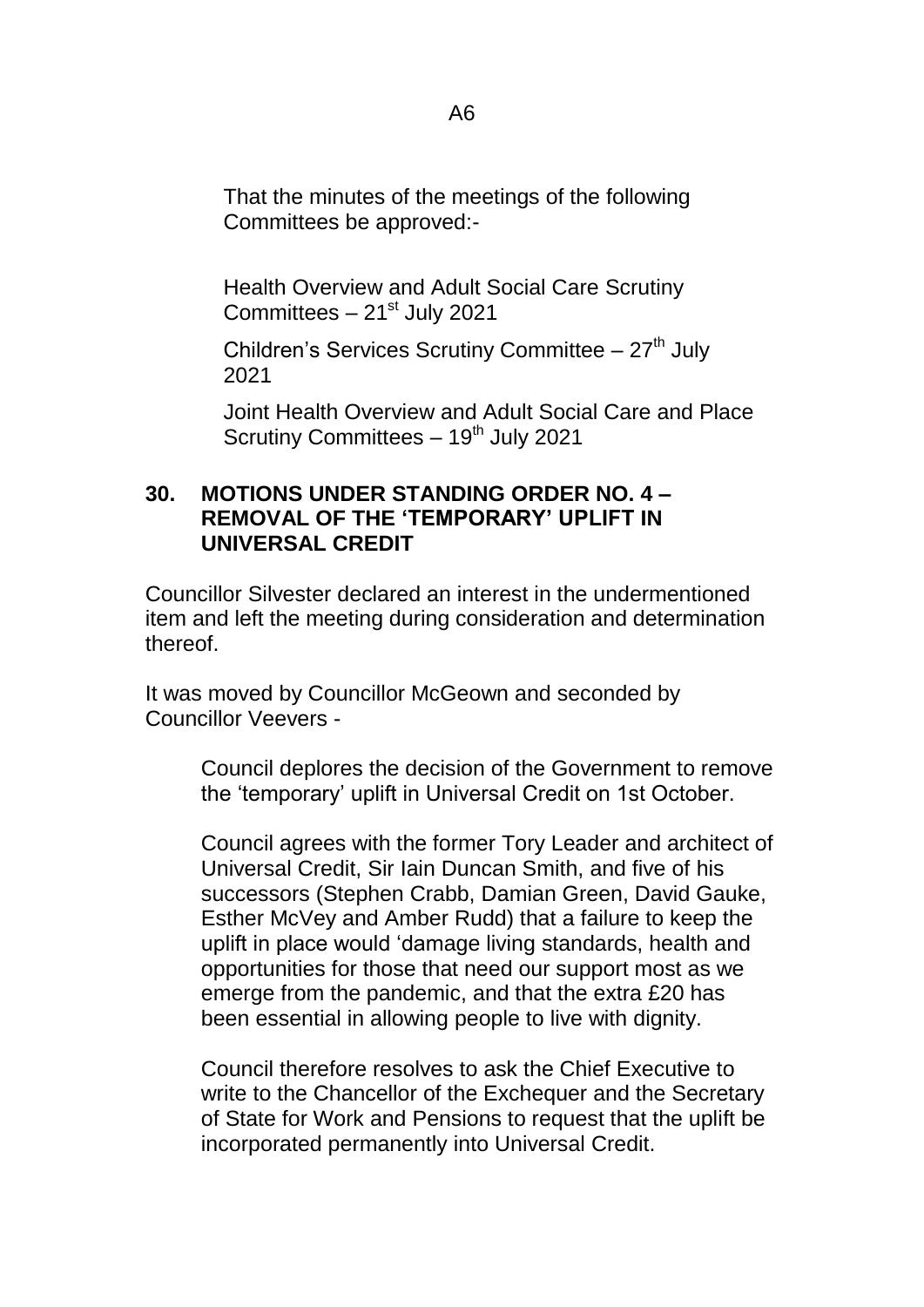The Motion was then put to the vote when the voting was as follows:-

For the Motion, 31 viz:

Councillors Abdullah, Adia, Ayub, Bagnall, Brady, Challender, Donaghy, Flitcroft, Grant, Hayes, Haworth, Heslop, Hornby, Ibrahim, Jiva, Khurram, McGeown, McKeon, McMulkin, Mistry, Murray, Pattison, Peel, Sanders, Sherrington, Veevers, Weatherby, D. Wilkinson, T. Wilkinson, Wright and Zaman.

#### Against the Motion, 20 viz:

Councillors Baines, Bullock, Connor, Cox, Dean, Eckersley-Fallon, Mrs. Fairclough, Finney, Galloway, Hartigan, Haslam, Hewitt, Hill, Morgan, Muslim, Parkinson, Radcliffe, Rimmer, Taylor-Burke, and Walsh.

Abstained, 0

Whereupon, the motion was declared carried.

#### **31. MOTION UNDER STANDING ORDER NO. 4 – THE RAMBLERS 'DON'T LOSE YOUR WAY' CAMPAIGN**

It was moved by Councillor McKeon and seconded by Councillor Challender -

On Sunday September 5, Bolton people will have an opportunity to take part in a memorial walk to remember the events of Sunday September 6 1896 when around 10,000 Bolton folk walked up Halliwell Rd, Smithills Dean and Coalpit Lane over the fields to Winter Hill and down into Belmont. They walked to reclaim a right of way closed by local landowner Col Ainsworth.

This Council commends the march to the people of Bolton and congratulates the organisers and their sponsors, Bolton Socialist Club, The Ramblers, The Woodland Trust and Bolton@Home.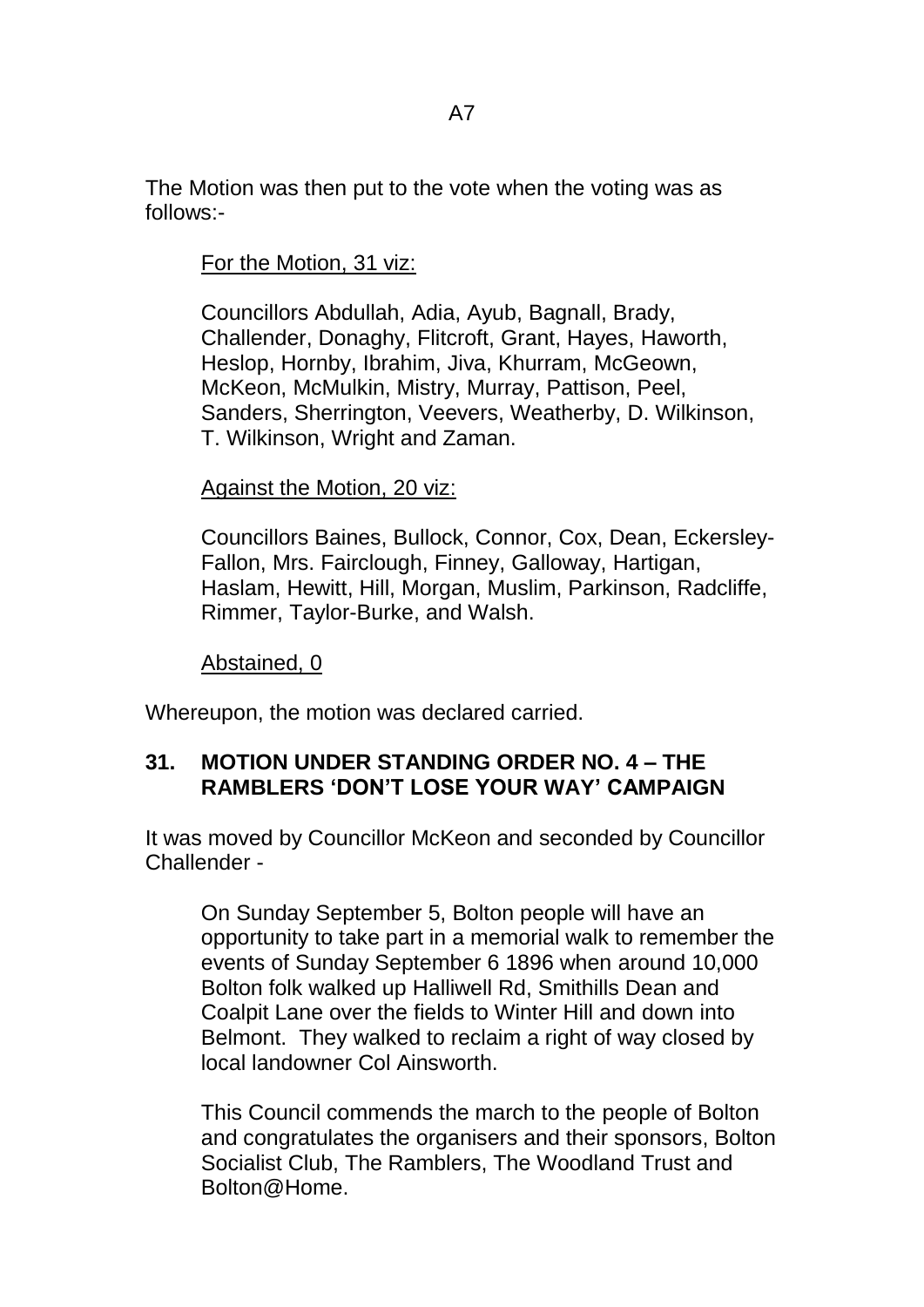The Council is also mindful, in our own times, of the need to protect open space and access to it.

The Countryside and Rights of Way Act 2000 introduced a provision for a cut off of January 1 2026 for the registering of historic rights of way. The Ramblers have been undertaking surveys of public rights of way throughout England and Wales in an attempt to identify what they believe to be public rights of way that have not been included in the Definitive Map. The Ramblers 'Don't Lose Your Way' campaign tries to identify these paths. The Council expresses support for this campaign and commits its Public Rights of Way Team, albeit with its limited resources, to offer advice and support to volunteers who may be involved in this task locally.

We owe it to our forebears, the working class walkers to Winter Hill, whose recognition of the importance of the accessibility of the countryside continues to be an inspiration.

The Motion was then put to the vote when the voting was as follows:-

For the Motion, 52 viz:

Councillors Abdullah, Adia, Ayub, Bagnall, Baines, Brady, Bullock, Challender, Connor, Cox, Dean, Donaghy, Eckersley-Fallon, Mrs. Fairclough, Finney, Flitcroft, Galloway, Grant, Hartigan, Haslam, Hayes, Haworth, Heslop, Hewitt, Hill, Hornby, Ibrahim, Jiva, Khurram, McGeown, McKeon, McMulkin, Mistry, Morgan, Murray, Muslim, Parkinson, Pattison, Peel, Radcliffe, Rimmer, Sanders, Sherrington, Silvester, Taylor-Burke, Veevers, Walsh, Weatherby, D. Wilkinson, T. Wilkinson, Wright and Zaman.

Against the Motion, 0

Abstained, 0